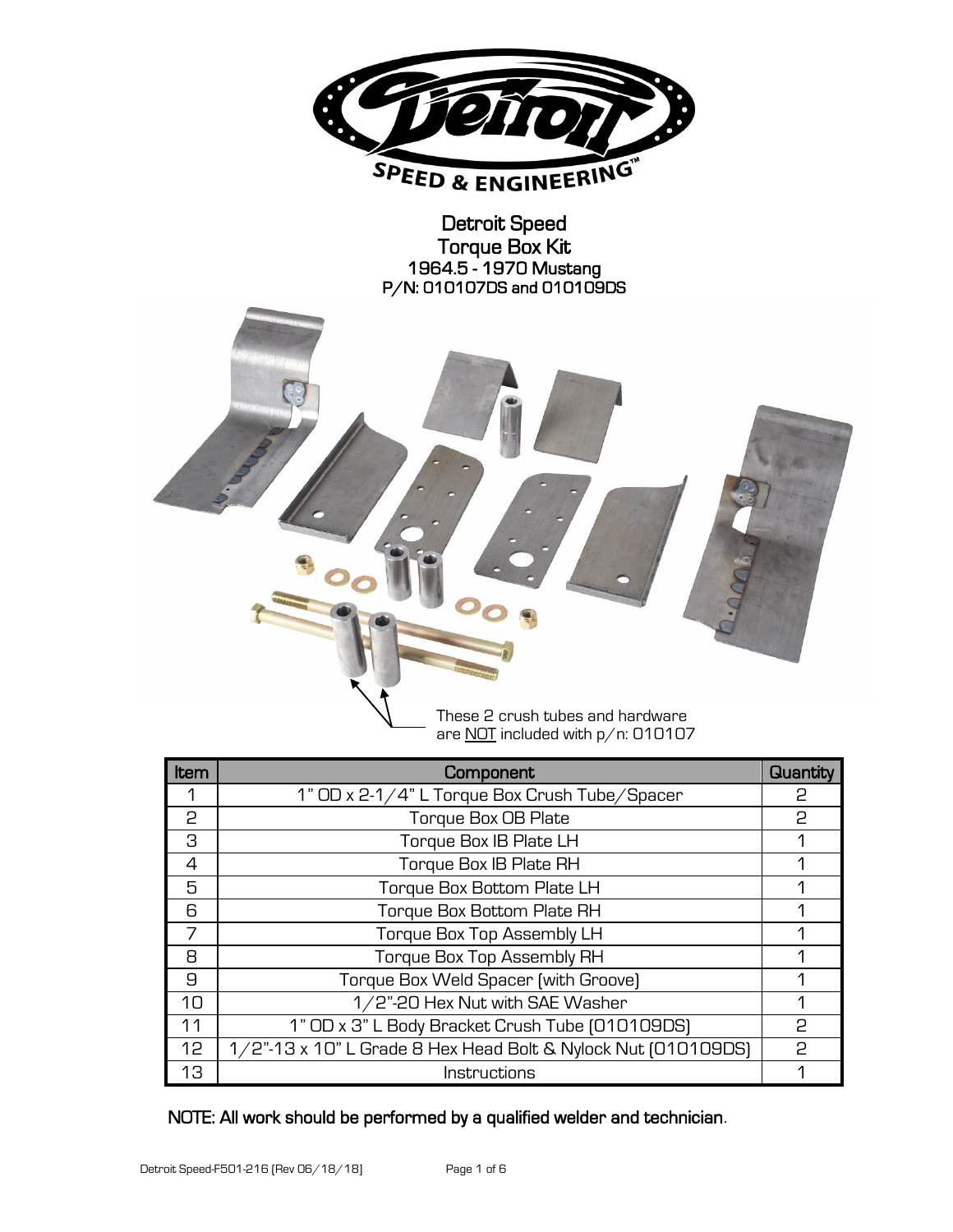Please read the instructions carefully and completely before beginning the installation. If you are installing the Detroit Speed subframe connectors, the DSE torque box kit must be installed before the subframe connectors. Always make sure to wear the appropriate safety equipment for the job and properly support the vehicle. If you have any questions before, during, or after the installation, feel free to contact us by phone at (704) 662-3272 or by email at [tech@detroitspeed.com.](mailto:tech@detroitspeed.com)

NOTE: There is an installation video available through the DSE website under install video shown here: [detroitspeed.com/blog/post/detroit\\_speed\\_1964\\_5-](https://www.detroitspeed.com/blog/post/detroit_speed_1964_5-70_mustang_subframe_connectors_install/) [70\\_mustang\\_subframe\\_connectors\\_install.](https://www.detroitspeed.com/blog/post/detroit_speed_1964_5-70_mustang_subframe_connectors_install/)

## The Torque Box installation is shown at the 03:55 mark of the 1964.5-70 Mustang Subframe Connector Installation Video.

## Torque Box Kit Installation

- 1. Begin by properly supporting the vehicle under the rear axle and front frame to avoid tension in the body when installing Torque Box Kit.
- 2. Drill out the spot welds that hold the e-brake cable bracket to the framerail and remove the bracket (Figure 1).



Figure 1 – Remove E-brake Bracket

3. (1964.5 – 66 years only) Locate the two spot welds in the bottom of the frame rail for the factory leaf spring bolt crush tube. Drill out one spot weld and use a screwdriver or pry bar to pry the factory crush tube out of the way (Can be accessed through the hole in the frame rail). Drill the inboard leaf spring bolt hole in the frame rail to 1-1/16" (Figure 2).



Figure 2 – Remove Factory Crush Tube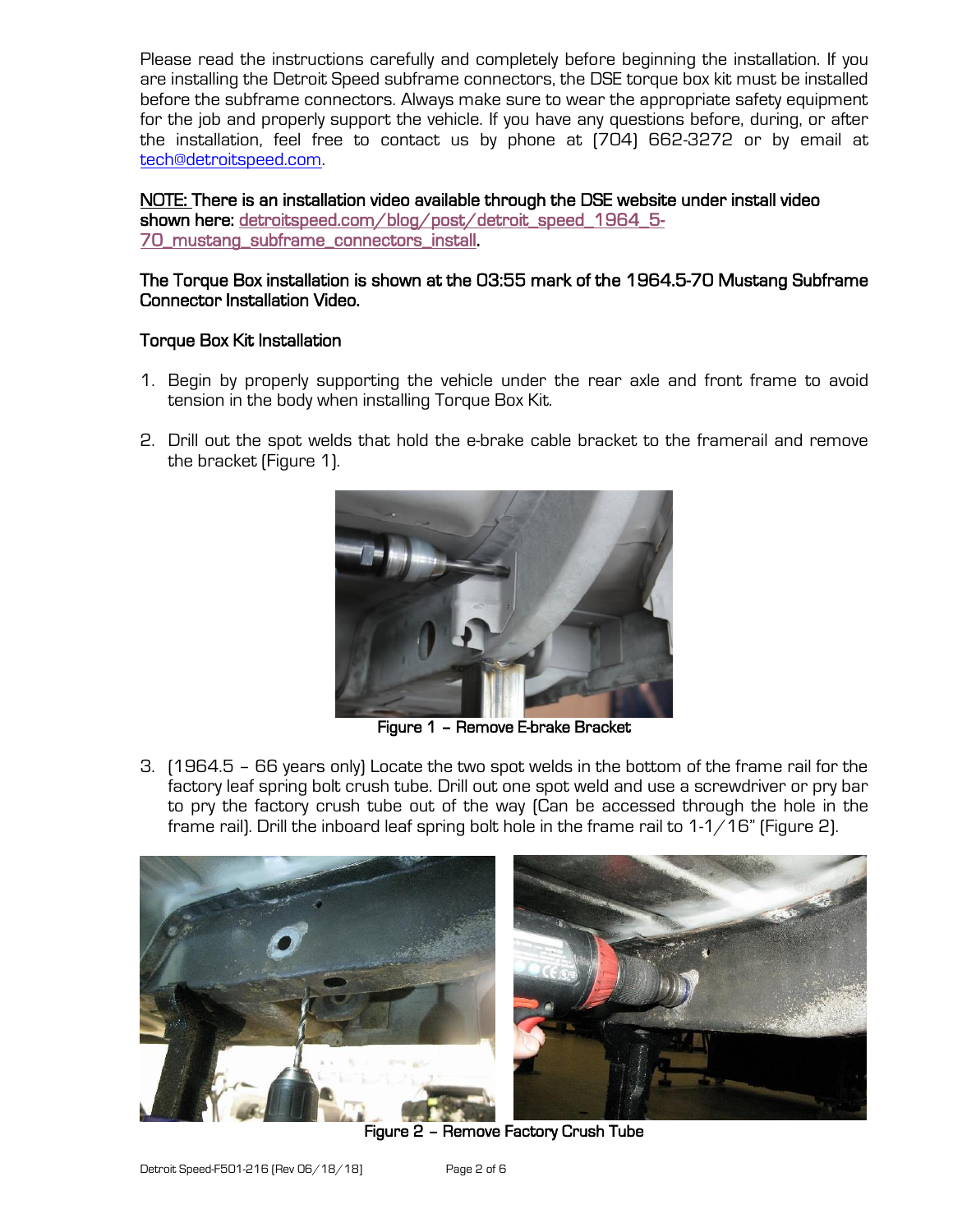4. For  $P/N$ : 010107DS, install the provided  $1/2$ "-20 x 7" L hex bolt and 2-1/4" L spacer from the torque box kit provided with the rear suspension through the inside frame rail (Figure 3). NOTE: This bolt will come with either the Detroit Speed QUADRAlink or Detroit Speed Mini-Tub Kit.

For P/N: 010109DS, install the provided  $1/2$ "-13 x 10" L hex bolt and 2-1/4" L spacer from the torque box kit through the inside frame rail (Figure 3).



Figure 3 – Install Frame Rail Crush Tube

5. Install the weld spacer with the groove onto the bolt and pass the bolt though the factory front leaf spring mount. Install the provided  $1/2$ "-20 hex nut and washer on the bolt and tighten (Figure 4). This will set the crush tube to proper alignment position.



Figure 4 – Install Weld Spacer

6. For P/N: 010107DS, Place the outboard torque box plate over the crush tube and against the inside framerail so it is level to the framerail. Tack and plug weld the plate to the framerail. Then finish weld around the perimeter of the plate (Figure 5 on the next page).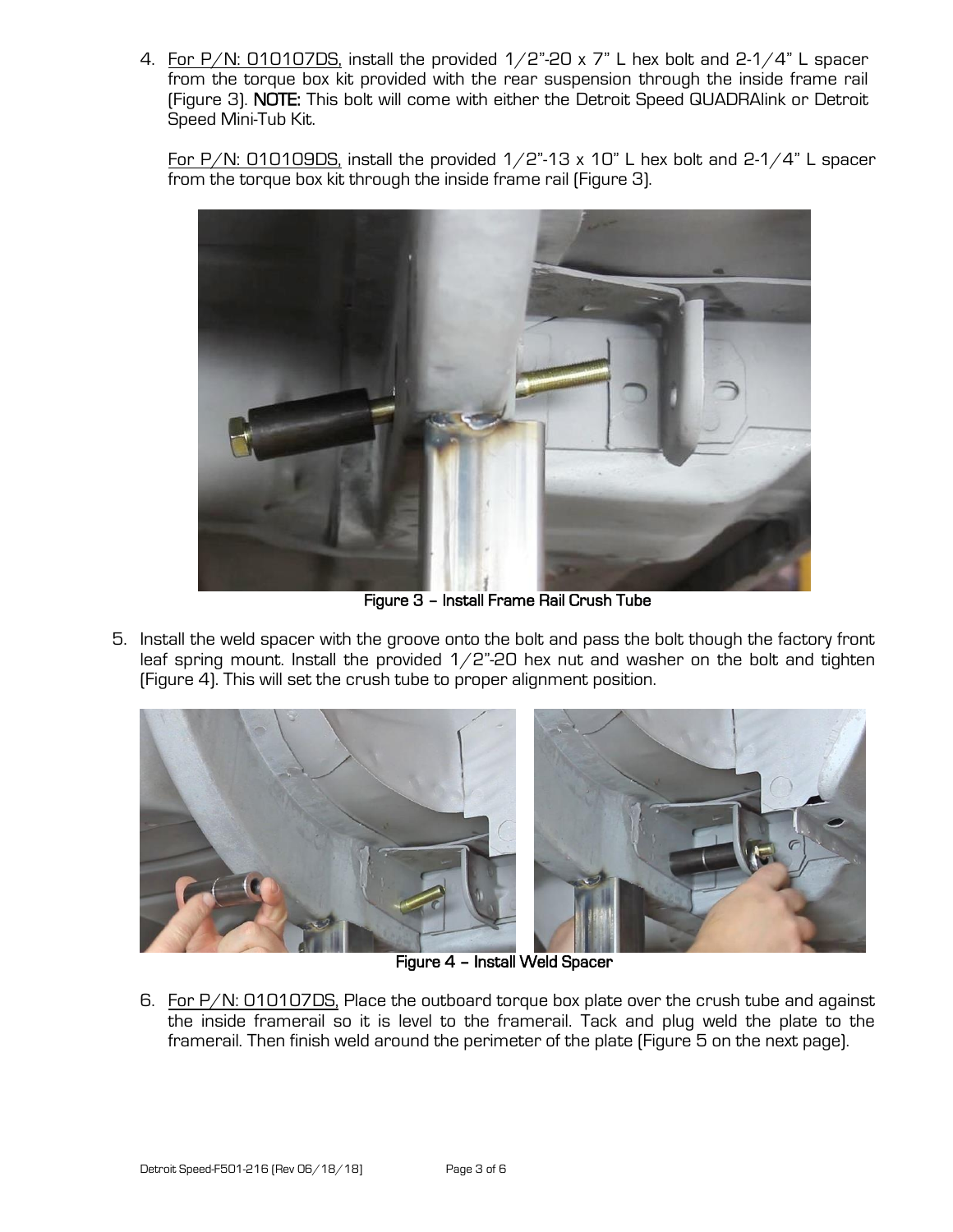

Figure 5 – Weld Outboard Torque Box Plate

For  $P/N$ : 010109DS, Install the provided  $1/2$ "-13 x 10" L bolt with the weld spacer with the groove through the new crush tube and factory leaf spring mount and tighten. (This will set the crush tube to proper alignment position). Plug weld the doubler plate to the inboard frame rail surface and weld the O.D. of the crush tube to the doubler plate. (Figure 6)



Figure 6 – Install Outboard Torque Box Plate with Stock Suspension

7. Remove the 1/2" hardware and spacers from the framerail. Modify the floor pan so that the torque box top assembly sits flush against the framerail and floorpan (Figure 7).



Figure 7 – Modify Floor Pan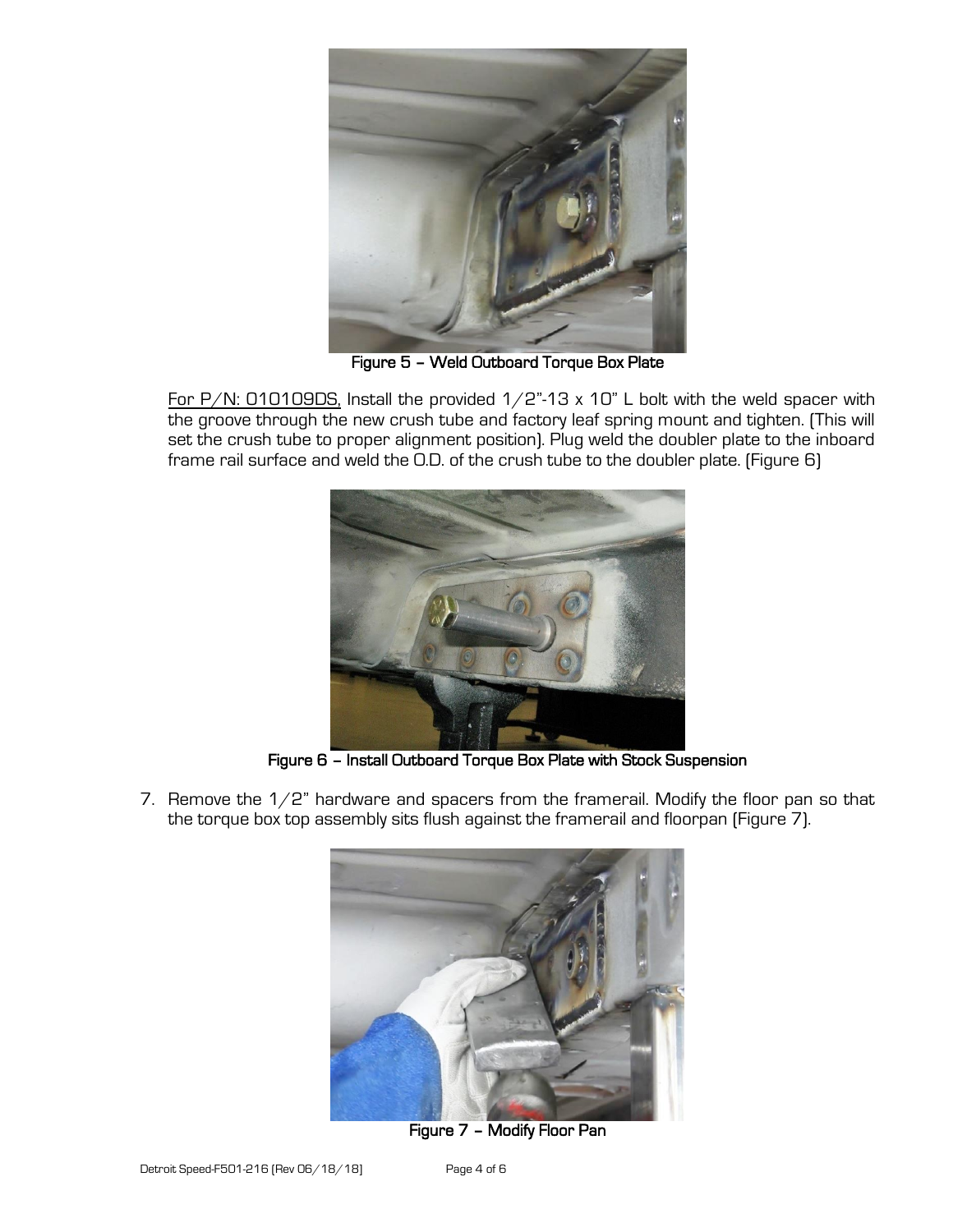8. Once the top assembly sits tight against the floor pan and framerail, tack weld it in place. Stitch weld the top assembly to the floor pan, then weld it to the outer torque box plate (Figure 8). Finish weld the top assembly to the floorpan.



Figure 8 – Weld Top Assembly

9. Install the inboard torque box plate onto the  $1/2$ "-20 bolt used earlier along with the weld spacer with the groove. Install the bolt through the inside frame rail and tighten with the provided 1/2"-20 hex nut and washer. The inboard plate should sit square to the top assembly and parallel with the outboard plate (Figure 9). NOTE: It may be necessary to grind on the front edge of the plate to fit the profile of your specific floor pan.



Figure 9 – Install Inboard Torque Box Plate

10.Tack weld the inboard plate to the top assembly, then finish weld on the outside and inside of the inboard plate (Figure 10).



Figure 10 – Weld Inboard Plate